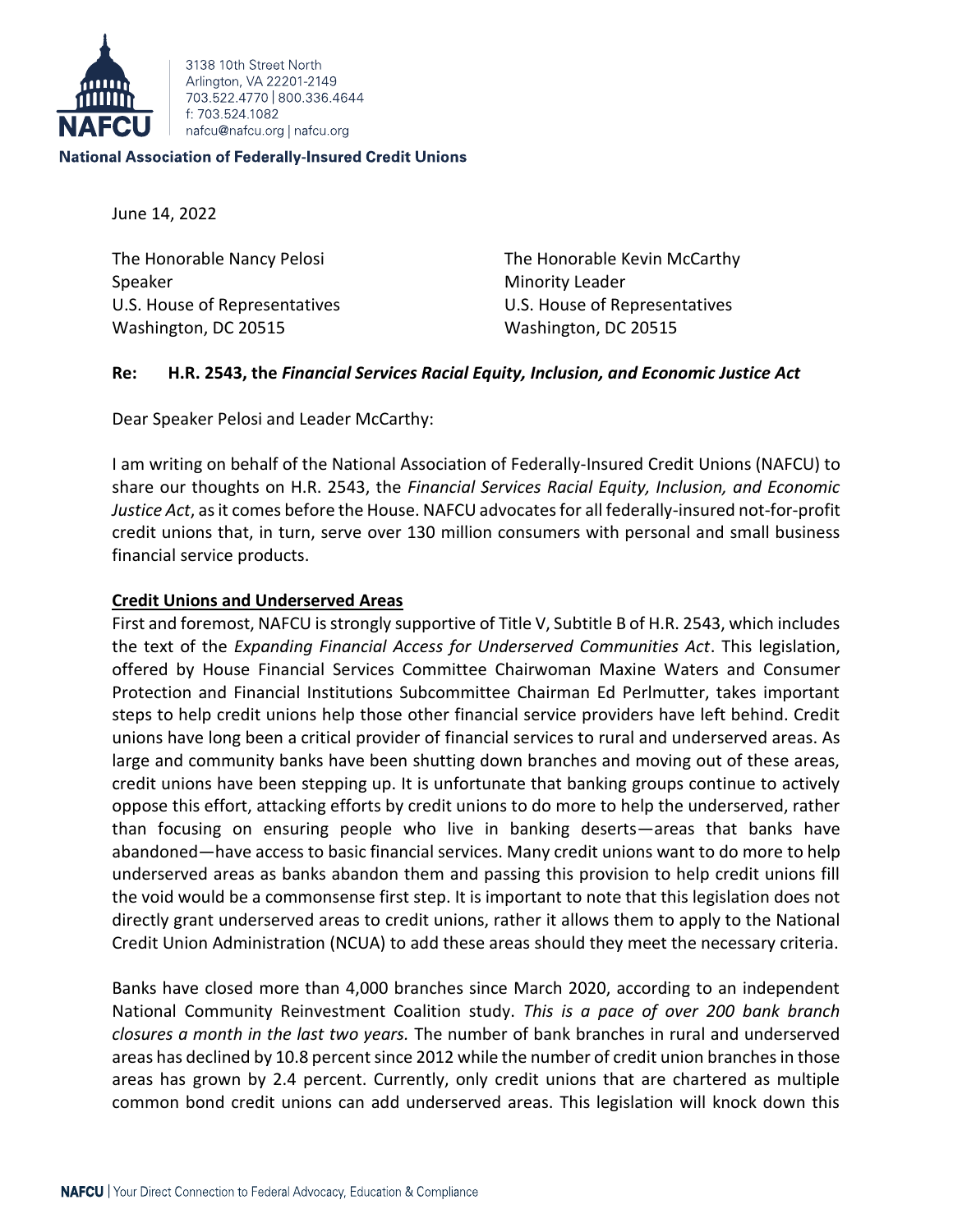The Honorable Nancy Pelosi The Honorable Kevin McCarthy June 14, 2022 Page 2 of 4

harmful barrier by allowing all types of federal credit unions to add underserved areas to their field of membership.

The *Expanding Financial Access for Underserved Communities Act* will also build on the support provided by credit unions to small businesses during the pandemic and exempt business loans made by credit unions in low-income areas from the credit union member business lending (MBL) cap. The MBL cap serves as a disincentive for many credit unions to focus on small business programs, as successful small business efforts could reach the cap and run into limitations. If banks were serious about helping small businesses and underserved areas, they would not have turned so many customers away during the pandemic that then went to credit unions for help. It was credit unions that stepped up to ensure small businesses in their communities were taken care of during the initial days of the pandemic, and their response through the Paycheck Protection Program (PPP) was tremendous. According to a NAFCU survey, 87 percent of NAFCU members reported providing PPP loans to new members and businesses that were turned away by banks and came to their credit union to apply for a PPP loan. Furthermore, according to NAFCU's analysis of the Small Business Administration's PPP data, a full 75 percent of credit union PPP loans went to businesses with fewer than five employees. Many of these are the same businesses that have been underserved by banking institutions and would benefit from the legislation's provision providing relief from the arbitrary MBL cap for loans in underserved areas.

The numbers show that credit unions stand ready to do more and help those who have been left behind by banks. We urge the House to reject any amendment that would remove this provision from the bill.

# **Community Development Financial Institutions (CDFI) Provisions**

NAFCU also supports Title V, Subtitle A, which contains the text of the *CDFI Bond Guarantee Program Improvement Act of 2022*, introduced by Housing, Community Development and Insurance Subcommittee Chairman Emanuel Cleaver. The CDFI Bond Guarantee program provides a valuable line of long-term capital to CDFIs through the Federal Financing Bank. The CDFI Bond Guarantee Program was enacted in 2010 to provide long-term, low-cost capital to CDFIs, which use the funding for economic development activities in underserved communities. The program's authorization lapsed in 2014, but it has been extended on a year-by-year basis in annual appropriations bills. It would be a huge improvement and provide certainty to make this program permanent.

We are also supportive of provisions found in Title III, Subtitle C—*Promoting and Advancing Communities of Color Through Inclusive Lending.* This includes the establishment of an Office of Diverse and Mission-Driven Community Financial Institutions at the Treasury Department (Section 331) to aid CDFIs and Minority Depository Institutions (MDIs) in gaining access to programs, including the CDFI Fund. Credit unions have seen challenges with the CDFI Fund in the last year, including a backlog of applications, poor communication, a lack of a "cure period" to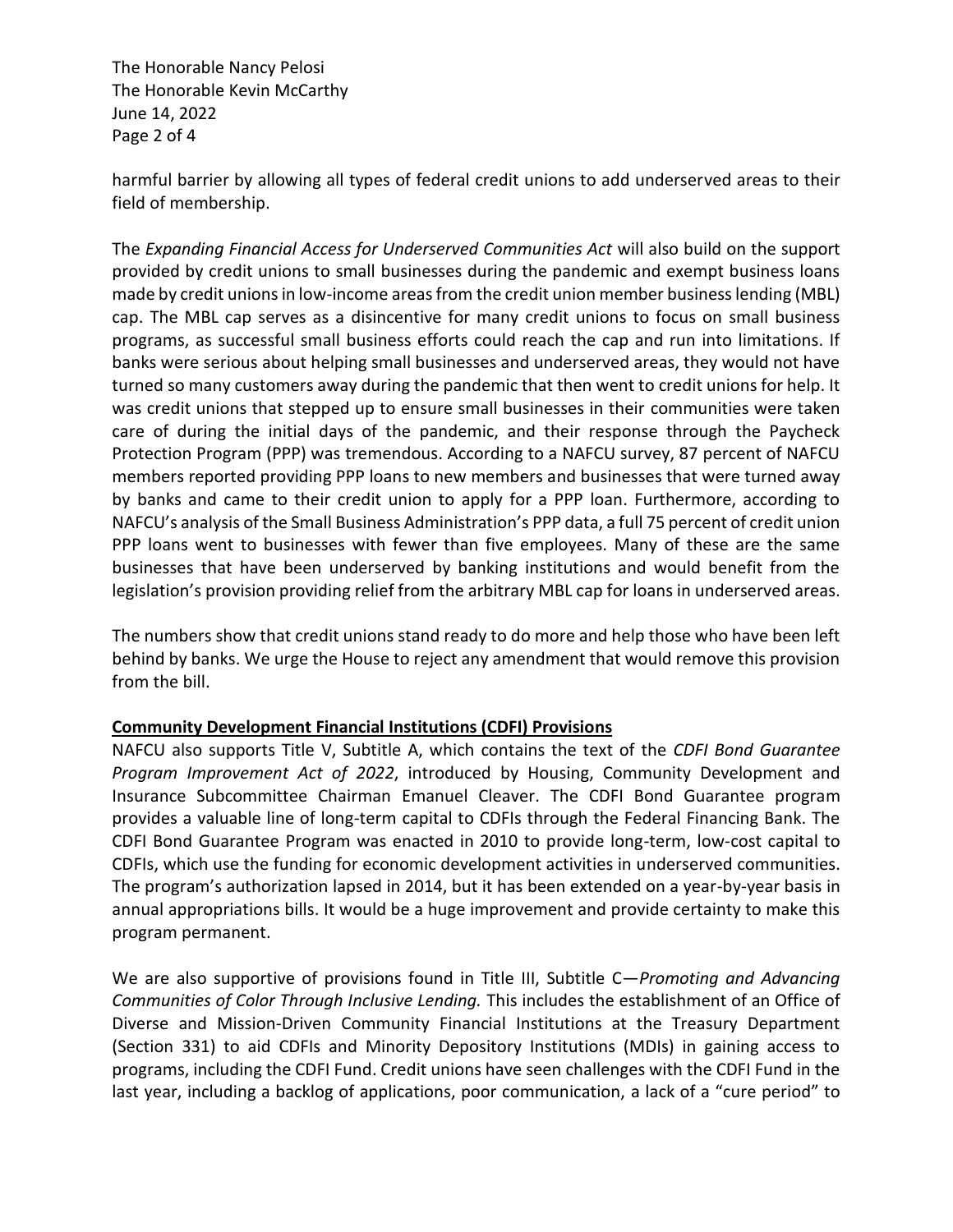The Honorable Nancy Pelosi The Honorable Kevin McCarthy June 14, 2022 Page 3 of 4

resolve issues, and changes to the certification process making it more cumbersome. In addition to supporting Sections 332, 333, and 334, we also support Section 336, which would have the CDFI Fund work with functional regulators in an attempt to lower burdens on CDFIs.

# **NAFCU Concerns with New Burdens Placed on Community Institutions**

While there are a number of sections we support, we are concerned about several sections of the package in Title II and Title III that increase data reporting burdens and disclosure requirements on credit unions. While they may be well-intentioned, we must caution against the burden they stand to place on community financial institutions. We believe that these provisions may prove counterproductive to the goal of increasing access to capital as institutions spend resources to comply, rather than use them to aid members.

We are also wary of language in Title IV, Subtitle B that would tie diversity and inclusion rankings to safety and soundness examinations and CAMELS scores. While we believe that examining diversity and inclusion is important and the issue should be looked at, we do not believe that tying diversity and inclusion ratings to safety and soundness and CAMELS scores is the proper approach to address this issue.

# **NAFCU Concerns with Expansion of CFPB Authority**

NAFCU is also concerned about provisions under Title III that would expand the authority of the Consumer Financial Protection Bureau (CFPB). NAFCU supports access to housing and lending and believes in a strong *Equal Credit Opportunity Act* (ECOA). We are concerned, however, that the new expansion of CFPB powers under this title, such as those found in Sections 321 and 324, could create new compliance burdens for community financial institutions. The CFPB has failed to adequately use the exemption authority granted to the Bureau under Section 1022 of the *Dodd-Frank Wall Street Reform and Consumer Protection Act* that was designed to help limit the burdens on smaller community financial institutions. The ongoing failure to us this authority to limit new burdens by the Bureau means we must oppose the expansion of CFPB power proposed in Title III.

# **MDIs and De Novo Chartering**

NAFCU strongly supports Title IV, Subtitle A—*Promoting New and Diverse Depository Institutions*, which would require the NCUA and other banking regulators to study challenges faced by banks and credit unions, including MDIs, seeking de novo charters.

While we support efforts to help MDIs, we would urge changes to Title IV, Subtitle D, Section 444—*Inclusion of women's banks in the definition of minority depository institution*, to add credit unions to this updated definition of MDIs. We believe that if the definition of MDI is updated for banks, it should also be updated for credit unions. We hope that this change can be made as this legislation moves forward.